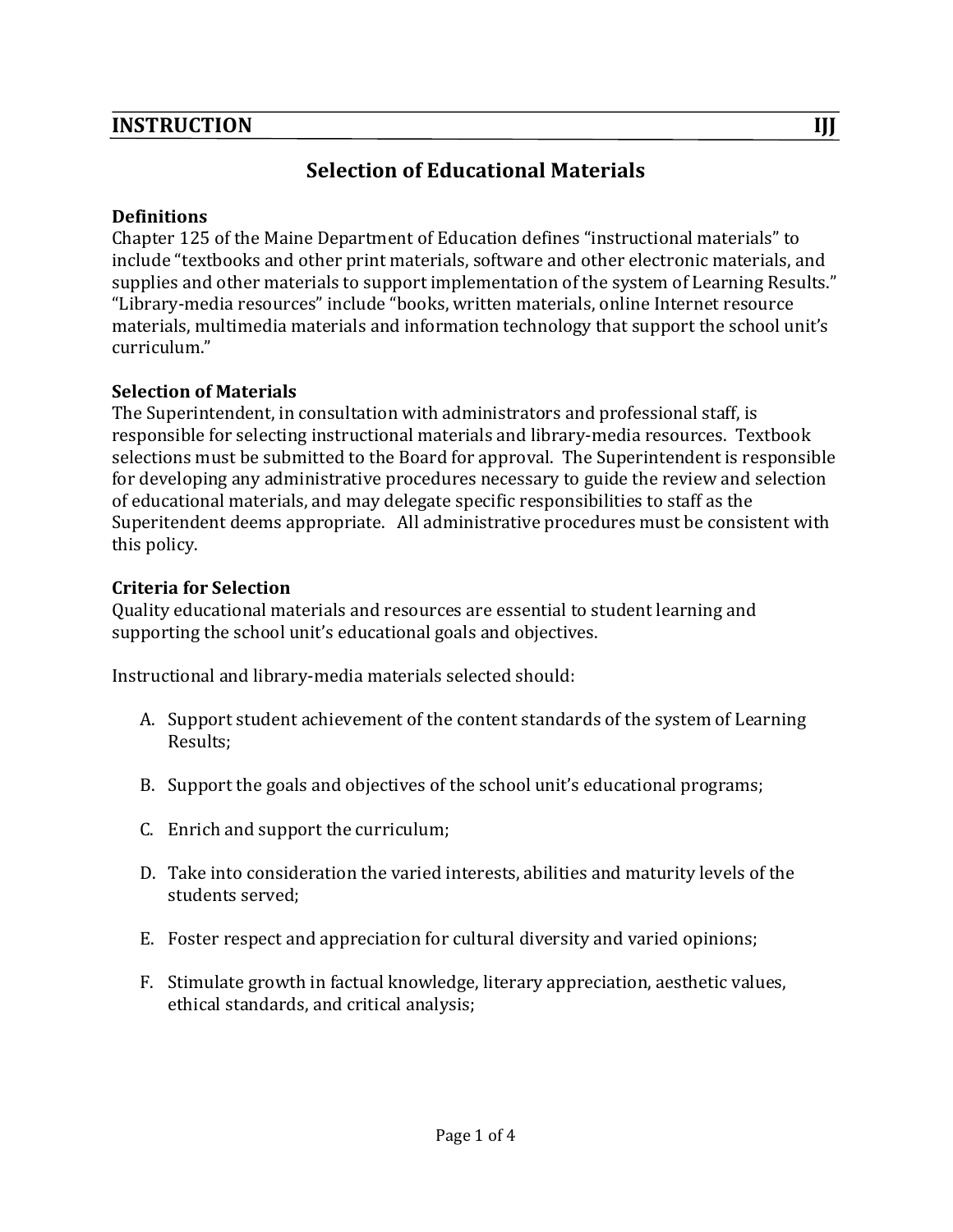- G. Provide information that will enable students to make informed decisions in their daily lives;
- H. Be accurate and current;
- I. Reflect high quality scholarship and presentation;
- J. Represent significant authors/composers and works;
- K. Be accessible by individuals with disabilities; and
- L. Be affordable.

#### **Selection Procedure**

The highest priority must be meeting the instructional needs of the individual schools. In meeting this priority, preference will be given to basic learning materials, i.e., those that are the predominant instructional materials used at particular grade levels or courses and/or are essential to student achievement of state and local content standards.

Before selecting/recommending materials for purchase, professional staff should evaluate the existing collection, consult with staff from appropriate departments and/or grade levels, personally review the material and obtain recommendations/reviews regarding the material from appropriate reputable sources.

In accordance with state regulations, social studies and science textbooks should not be older than five years unless up-to-date supplemental instructional materials are also available.

Multiple copies of materials should be purchased as needed and within budgetary constraints. Worn or missing materials should be replaced as needed. Outdated materials or materials that are no longer in demand should be withdrawn from the collection and/or circulation.

#### **Donated Materials**

Gift materials are judged by the same criteria as materials selected by the school staff and in accordance with any applicable Board policies or procedures on gifts and donations.

#### **Inspection of Materials by Parents and Opt-Out Requests**

A student's parent/guardian may inspect, upon request, any instructional or library-media materials used as part of the curriculum. Such requests will be made to the appropriate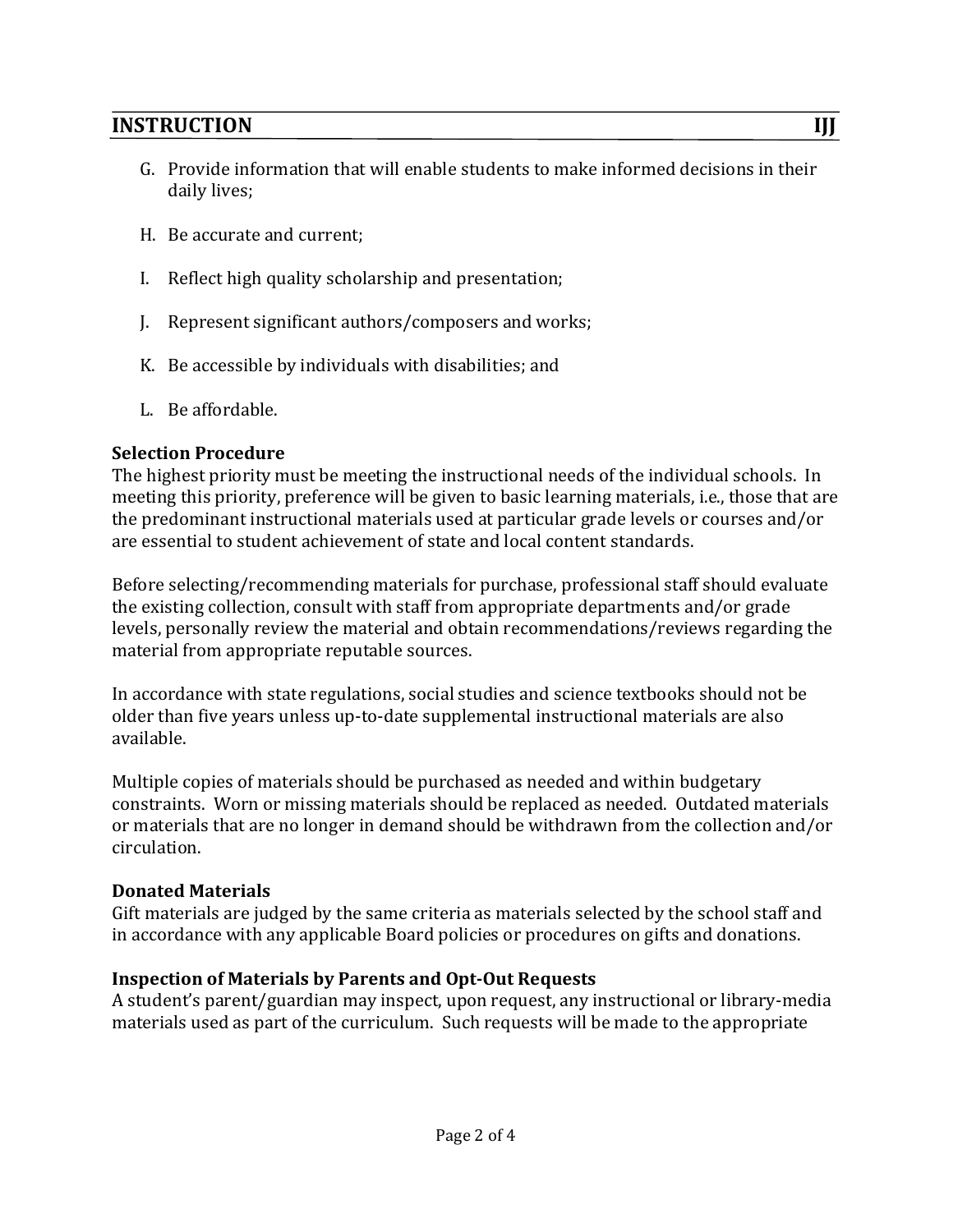teacher or the library-media specialist. Access to the materials will be provided within a reasonable time after such a request is made. The Superintendent may develop any administrative procedures necessary to implement this policy.

If a parent/guardian wishes to restrict their child's access to particular instructional materials, the procedure in Board policy IMBB will be followed.

### **Challenged Materials Procedure**

This procedure applies only to requests to remove materials from the school's collection or curriculum. Individual exemption requests are subject to Board policy IMBB. In the event that an RSU 40 student, parent, staff or community member has a concern regarding particular materials or requests removal of particular material from the curriculum or collection, the following procedure will be followed:

- A. The complainant must discuss their concern first with the person providing the material in question. Individual staff members may discuss concerns, but do not have the authority to remove materials from the curriculum or library collection.
- B. If the complainant is not satisfied, they will be referred to the building administrator and requested to fill out the "Citizen's Challenge to Educational Media" form. A copy of the form will be forwarded to the Superintendent.
- C. The Superintendent will appoint a committee composed of the following persons to review the complaint: one administrator at the appropriate grade level; one librarian/media specialist; one classroom teacher; the department head in the subject area of the challenged materials; and one community member.
- D. The review committee will read and examine the materials referred to them; check general acceptance of materials by reading reviews; weigh the values and faults of the material. Committee members are expected to form opinions based on the material as a whole and not on passages or portions pulled out of context. The Committee should generally be neutral toward viewpoints expressed in materials, and will ask the Superintendent to consult legal counsel for advice concerning any questions involving freedom of speech or expression. The committee will meet to discuss the material and prepare a written report with their recommendations.
- E. The committee will provide the final report to the Superintendent, who will inform the complainant of the results.